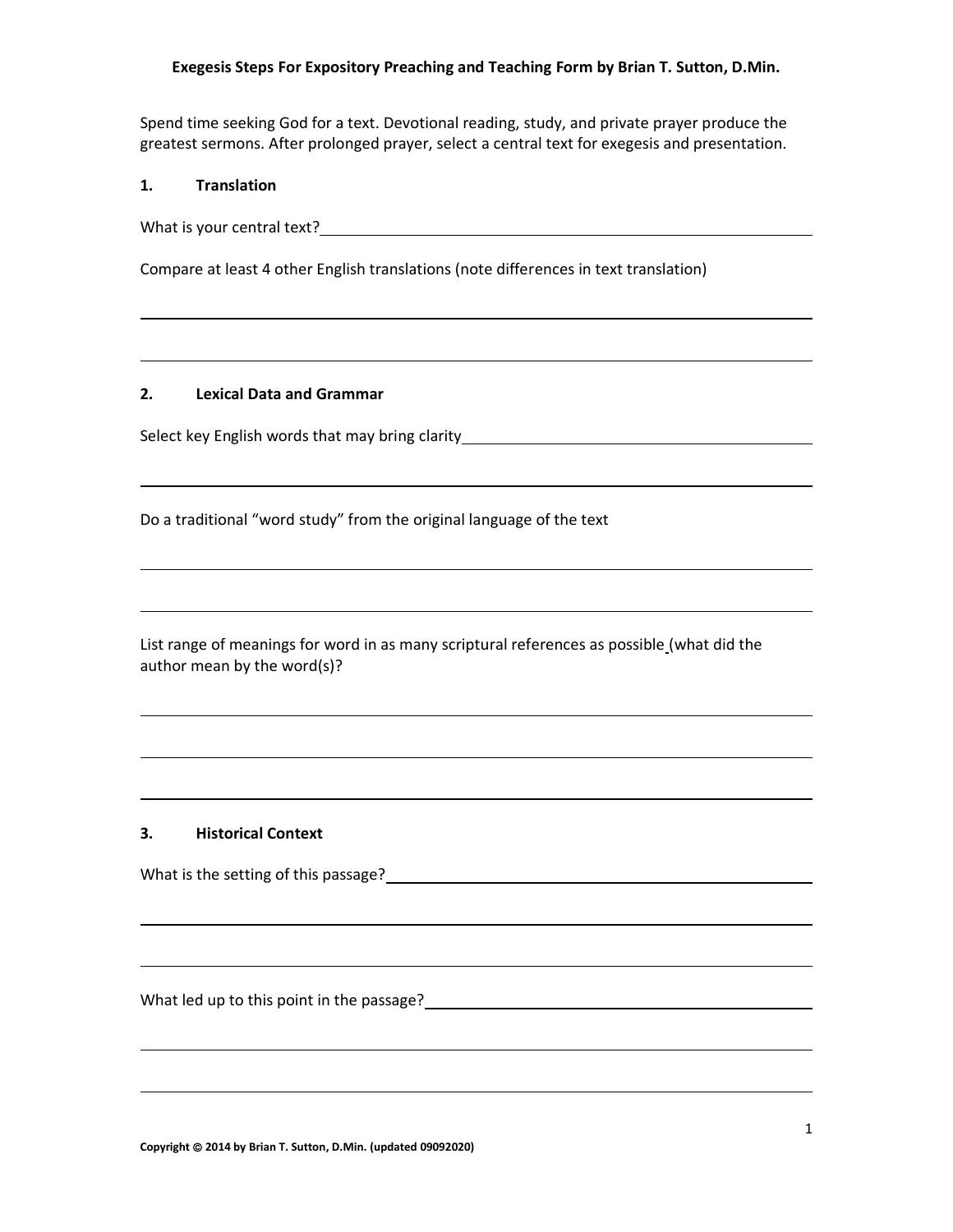| ,我们也不会有什么。""我们的人,我们也不会有什么?""我们的人,我们也不会有什么?""我们的人,我们也不会有什么?""我们的人,我们也不会有什么?""我们的人                                                                                                                                                                                           |  |  |
|----------------------------------------------------------------------------------------------------------------------------------------------------------------------------------------------------------------------------------------------------------------------------|--|--|
|                                                                                                                                                                                                                                                                            |  |  |
| How does this passage relate to that main flow of thought?<br><u>Letter and the manual controller and the main flow of thought?</u>                                                                                                                                        |  |  |
| ,我们也不会有什么。""我们的人,我们也不会有什么?""我们的人,我们也不会有什么?""我们的人,我们也不会有什么?""我们的人,我们也不会有什么?""我们的人<br>Are there parallel/Similar passages elsewhere in the Bible? If so, list some or all of them_______<br>,我们也不会有一个人的人,我们也不会有一个人的人,我们也不会有一个人的人。""我们,我们也不会有一个人的人,我们也不会有一个人的人。""我们,我们也不会有一个人 |  |  |
|                                                                                                                                                                                                                                                                            |  |  |
| Why do you think the author wrote this passage?<br><u> Why do you think the author wrote this passage?</u>                                                                                                                                                                 |  |  |
| <u> 1989 - John Stein, amerikansk politiker (* 1989)</u>                                                                                                                                                                                                                   |  |  |
|                                                                                                                                                                                                                                                                            |  |  |
| ,我们也不会有一个人的人,我们也不会有一个人的人,我们也不会有一个人的人。""我们,我们也不会有一个人的人,我们也不会有一个人的人,我们也不会有一个人的人。""我                                                                                                                                                                                          |  |  |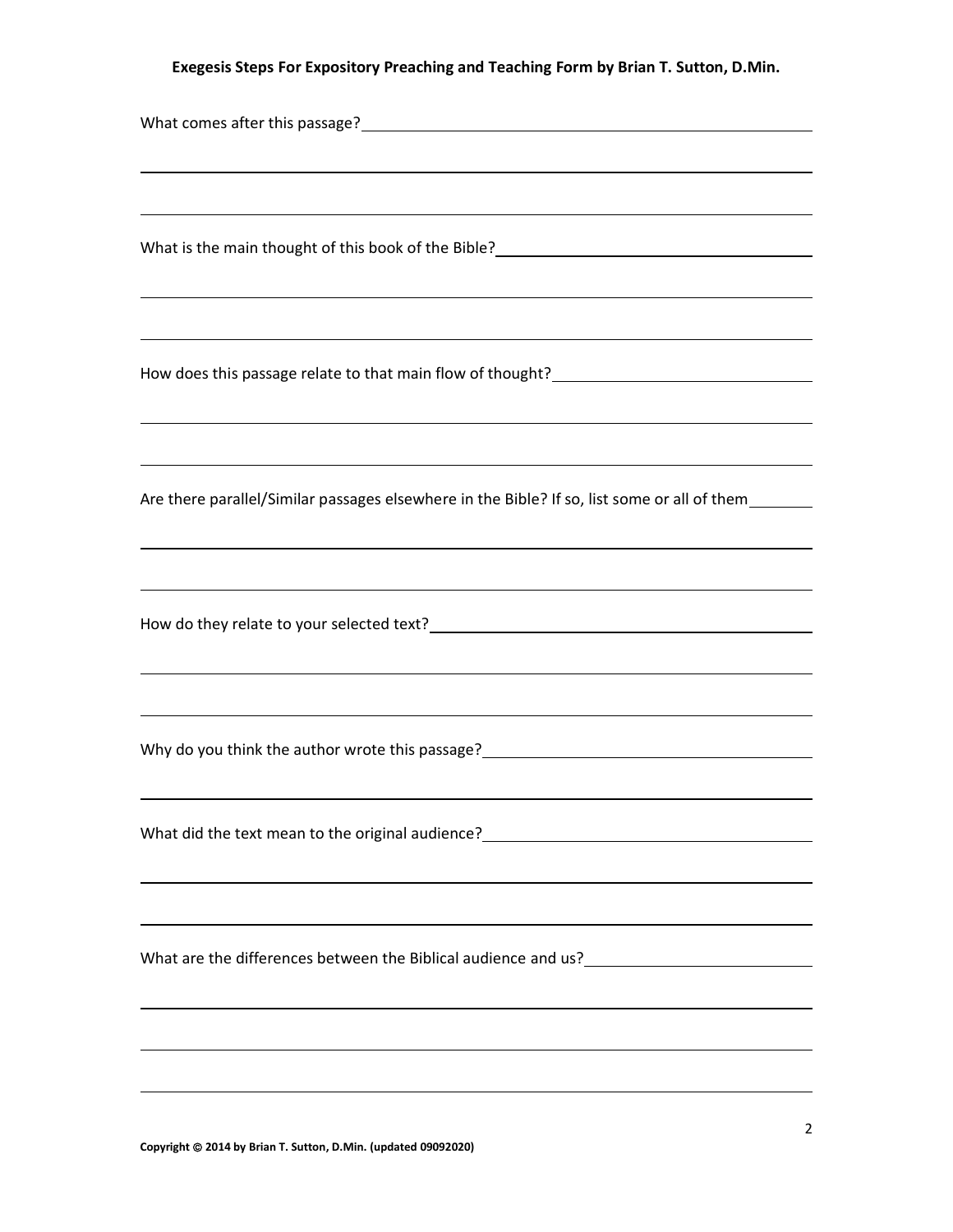| and the control of the control of the control of the control of the control of the control of the control of the<br><u> 1989 - Johann Stoff, amerikansk politiker (* 1908)</u><br><b>Literary Context</b><br>4.<br>,我们也不能在这里的时候,我们也不能在这里的时候,我们也不能会不能会不能会不能会不能会不能会不能会不能会不能会不能会。<br>第2012章 我们的时候,我们的时候,我们的时候,我们的时候,我们的时候,我们的时候,我们的时候,我们的时候,我们的时候,我们的时候,我们的时候,我们的时候,我<br>,我们也不会有什么。""我们的人,我们也不会有什么?""我们的人,我们也不会有什么?""我们的人,我们也不会有什么?""我们的人,我们也不会有什么?""我们的人<br><b>Biblical Context</b><br>5. |                                                                              |  |  |
|-----------------------------------------------------------------------------------------------------------------------------------------------------------------------------------------------------------------------------------------------------------------------------------------------------------------------------------------------------------------------------------------------------------------------------------------------------------------------------------------|------------------------------------------------------------------------------|--|--|
| What are the most significant Historical-Cultural Contexts?______________________                                                                                                                                                                                                                                                                                                                                                                                                       |                                                                              |  |  |
|                                                                                                                                                                                                                                                                                                                                                                                                                                                                                         |                                                                              |  |  |
|                                                                                                                                                                                                                                                                                                                                                                                                                                                                                         |                                                                              |  |  |
|                                                                                                                                                                                                                                                                                                                                                                                                                                                                                         |                                                                              |  |  |
|                                                                                                                                                                                                                                                                                                                                                                                                                                                                                         |                                                                              |  |  |
|                                                                                                                                                                                                                                                                                                                                                                                                                                                                                         |                                                                              |  |  |
|                                                                                                                                                                                                                                                                                                                                                                                                                                                                                         |                                                                              |  |  |
|                                                                                                                                                                                                                                                                                                                                                                                                                                                                                         |                                                                              |  |  |
|                                                                                                                                                                                                                                                                                                                                                                                                                                                                                         |                                                                              |  |  |
|                                                                                                                                                                                                                                                                                                                                                                                                                                                                                         |                                                                              |  |  |
|                                                                                                                                                                                                                                                                                                                                                                                                                                                                                         |                                                                              |  |  |
|                                                                                                                                                                                                                                                                                                                                                                                                                                                                                         |                                                                              |  |  |
|                                                                                                                                                                                                                                                                                                                                                                                                                                                                                         |                                                                              |  |  |
|                                                                                                                                                                                                                                                                                                                                                                                                                                                                                         |                                                                              |  |  |
|                                                                                                                                                                                                                                                                                                                                                                                                                                                                                         |                                                                              |  |  |
|                                                                                                                                                                                                                                                                                                                                                                                                                                                                                         |                                                                              |  |  |
|                                                                                                                                                                                                                                                                                                                                                                                                                                                                                         |                                                                              |  |  |
|                                                                                                                                                                                                                                                                                                                                                                                                                                                                                         |                                                                              |  |  |
|                                                                                                                                                                                                                                                                                                                                                                                                                                                                                         | Has this author written similar meaning texts elsewhere in scripture? Where? |  |  |
|                                                                                                                                                                                                                                                                                                                                                                                                                                                                                         |                                                                              |  |  |
|                                                                                                                                                                                                                                                                                                                                                                                                                                                                                         |                                                                              |  |  |
|                                                                                                                                                                                                                                                                                                                                                                                                                                                                                         |                                                                              |  |  |
|                                                                                                                                                                                                                                                                                                                                                                                                                                                                                         |                                                                              |  |  |
|                                                                                                                                                                                                                                                                                                                                                                                                                                                                                         | What is the meaning of this passage?                                         |  |  |
|                                                                                                                                                                                                                                                                                                                                                                                                                                                                                         |                                                                              |  |  |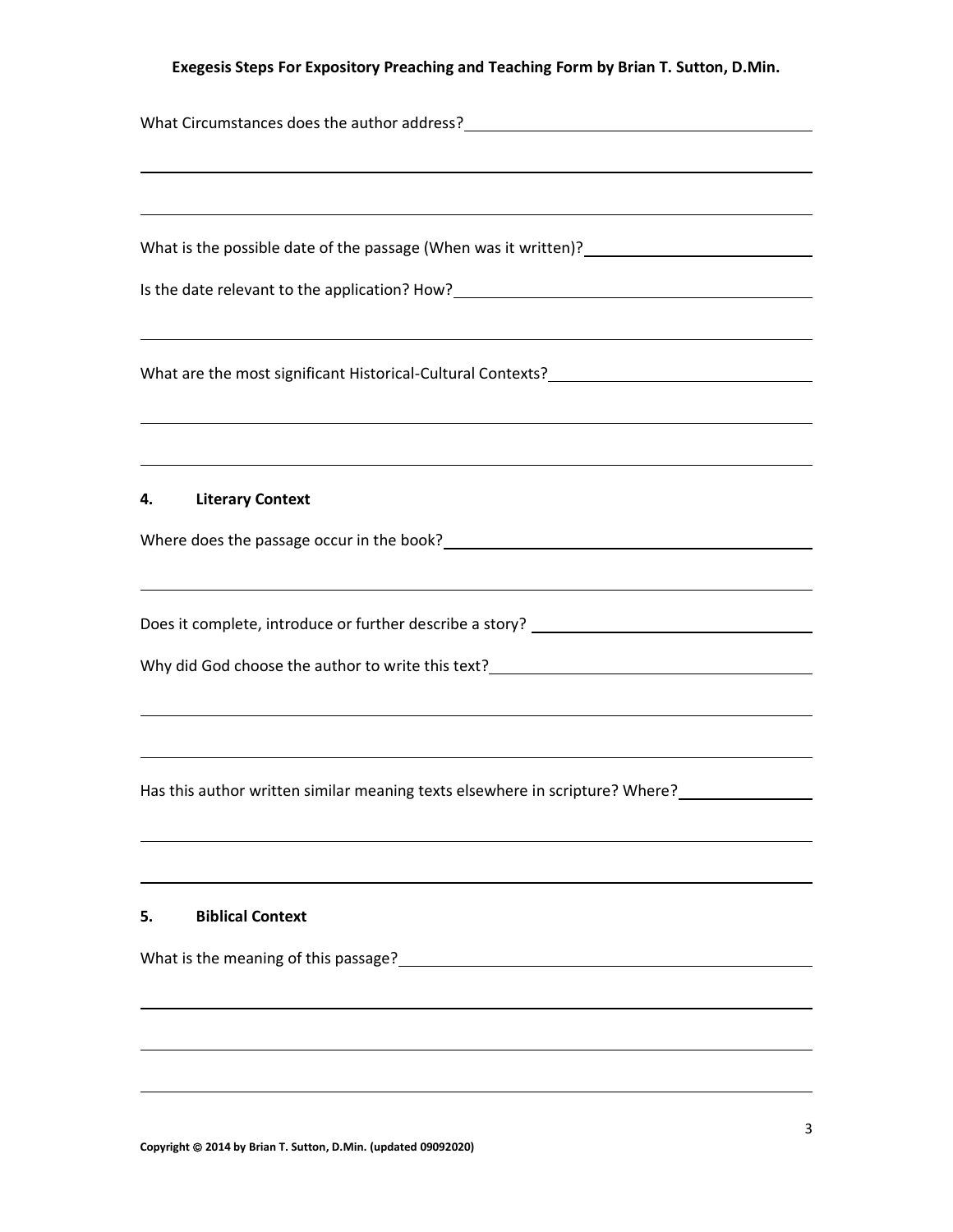| Is this passage mentioned elsewhere in the Bible? Where? _______________________                                                                                                                                                                                                                                                                                                          |  |  |
|-------------------------------------------------------------------------------------------------------------------------------------------------------------------------------------------------------------------------------------------------------------------------------------------------------------------------------------------------------------------------------------------|--|--|
|                                                                                                                                                                                                                                                                                                                                                                                           |  |  |
|                                                                                                                                                                                                                                                                                                                                                                                           |  |  |
| <b>Theology</b><br>6.                                                                                                                                                                                                                                                                                                                                                                     |  |  |
| ,我们也不会有什么。""我们的人,我们也不会有什么?""我们的人,我们也不会有什么?""我们的人,我们也不会有什么?""我们的人,我们也不会有什么?""我们的人                                                                                                                                                                                                                                                                                                          |  |  |
| ,我们也不会有什么。""我们的人,我们也不会有什么?""我们的人,我们也不会有什么?""我们的人,我们也不会有什么?""我们的人,我们也不会有什么?""我们的人<br>Is it an Old Testament message or a message for the Old and New Testament?__________________________                                                                                                                                                                                                  |  |  |
|                                                                                                                                                                                                                                                                                                                                                                                           |  |  |
|                                                                                                                                                                                                                                                                                                                                                                                           |  |  |
|                                                                                                                                                                                                                                                                                                                                                                                           |  |  |
| ,我们也不能在这里的时候,我们也不能在这里的时候,我们也不能会不能会不能会不能会不能会不能会不能会不能会不能会不能会。<br>第2012章 我们的时候,我们的时候,我们的时候,我们的时候,我们的时候,我们的时候,我们的时候,我们的时候,我们的时候,我们的时候,我们的时候,我们的时候,我<br>Is there direction on how to deal with a particular issue?<br><u>Letter and the controller and the controller and the controller and the controller and the controller and the controller and the controller and the controller an</u> |  |  |
| How does your text relate to loving God and loving you neighbor as yourself?                                                                                                                                                                                                                                                                                                              |  |  |
|                                                                                                                                                                                                                                                                                                                                                                                           |  |  |
| How does your selected passage relate to the mission of God (Missio Dei)?                                                                                                                                                                                                                                                                                                                 |  |  |
|                                                                                                                                                                                                                                                                                                                                                                                           |  |  |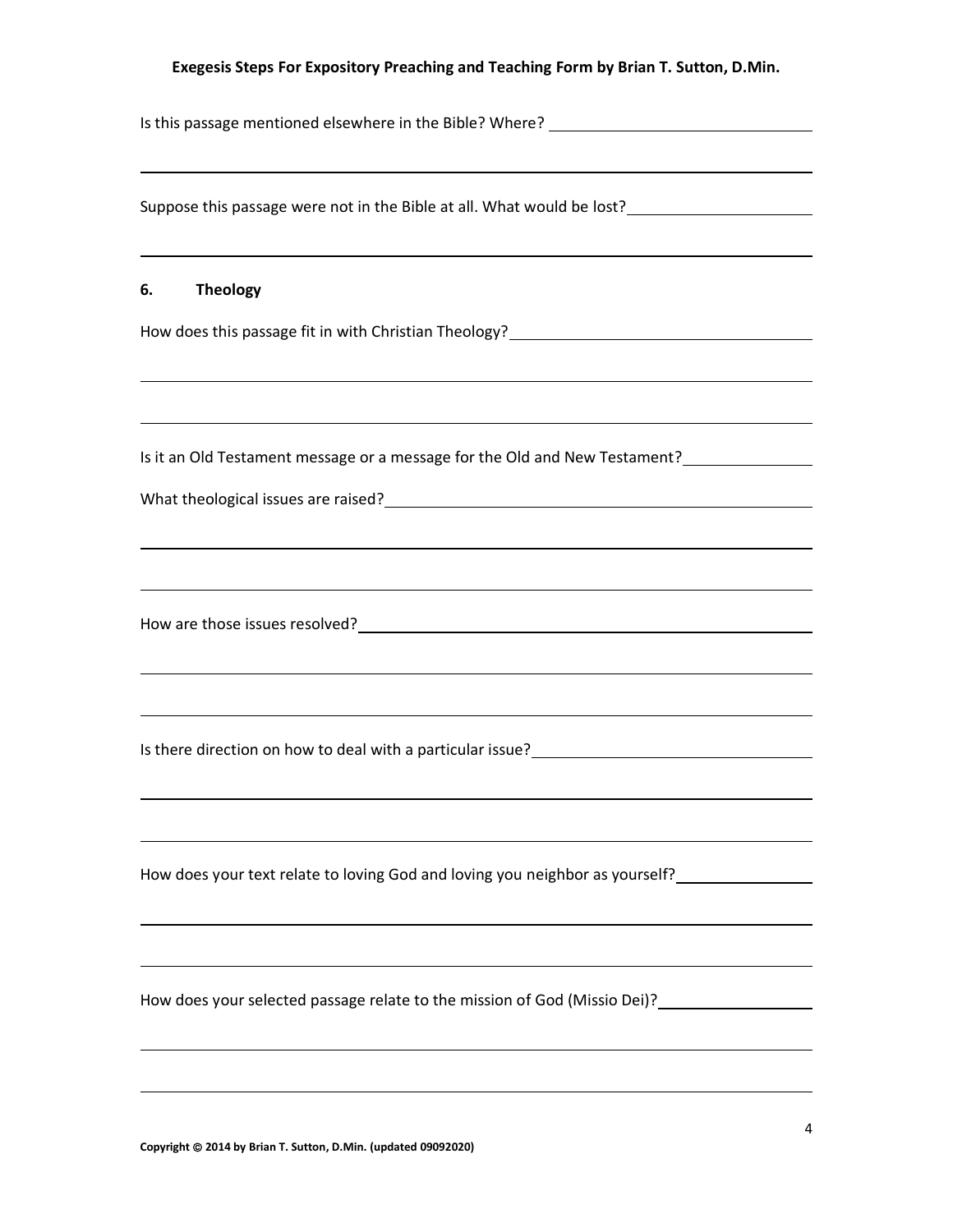| 7. | <b>Secondary Literature</b>                                                                                           |  |  |
|----|-----------------------------------------------------------------------------------------------------------------------|--|--|
|    | What have others said about the passage?<br>Microsage 2020 12020 12020 12020 12020 1203                               |  |  |
|    | <u> 1989 - Andrea Santa Andrea Santa Andrea Santa Andrea Santa Andrea Santa Andrea Santa Andrea Santa Andrea San</u>  |  |  |
|    |                                                                                                                       |  |  |
|    |                                                                                                                       |  |  |
| 8. | <b>Application for Sermon</b>                                                                                         |  |  |
|    |                                                                                                                       |  |  |
|    |                                                                                                                       |  |  |
|    |                                                                                                                       |  |  |
|    |                                                                                                                       |  |  |
|    |                                                                                                                       |  |  |
|    |                                                                                                                       |  |  |
|    |                                                                                                                       |  |  |
|    | What does the passage say about their needs?<br>What does the passage say about their needs?                          |  |  |
|    | <u> 1989 - Jan Samuel Barbara, marka a shekara ta 1989 - An tsara tsa a shekara tsa a shekara tsa a shekara tsa a</u> |  |  |
|    | <u> 1989 - Johann Stoff, amerikansk politiker (d. 1989)</u>                                                           |  |  |
|    | To whom will it be preached?<br>To whom will it be preached?                                                          |  |  |
|    |                                                                                                                       |  |  |
|    |                                                                                                                       |  |  |
|    | <u> 1989 - Johann Stoff, amerikansk politiker (d. 1989)</u>                                                           |  |  |
|    |                                                                                                                       |  |  |
|    |                                                                                                                       |  |  |
|    |                                                                                                                       |  |  |
|    |                                                                                                                       |  |  |
|    |                                                                                                                       |  |  |

**Copyright** © **2014 by Brian T. Sutton, D.Min. (updated 09092020)**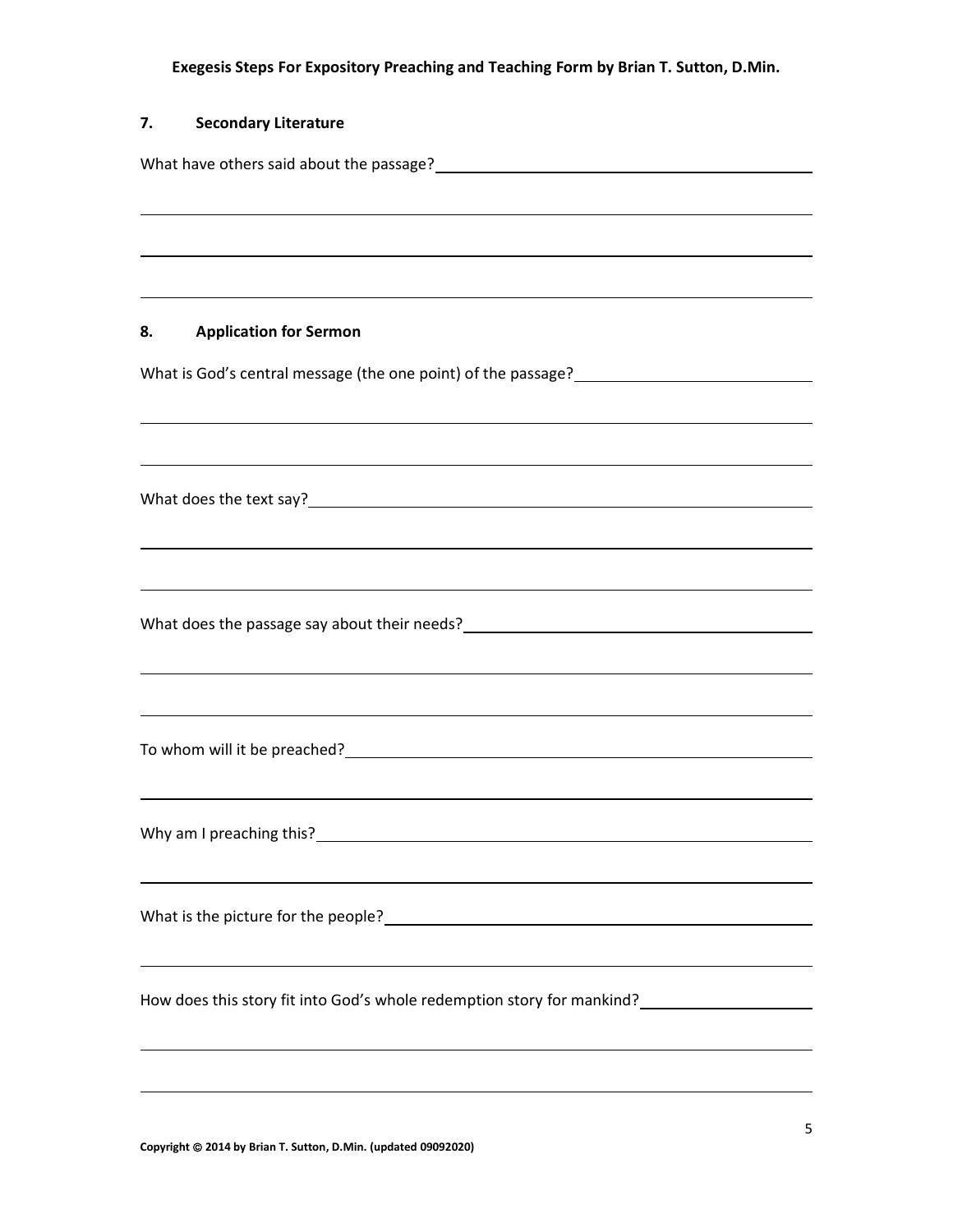|                                                      | What is the most encouraging way to say it?<br><u> What is the most encouraging</u> way to say it?<br><u> </u> |
|------------------------------------------------------|----------------------------------------------------------------------------------------------------------------|
|                                                      | ,我们也不会有什么。""我们的人,我们也不会有什么?""我们的人,我们也不会有什么?""我们的人,我们也不会有什么?""我们的人,我们也不会有什么?""我们的人                               |
|                                                      |                                                                                                                |
|                                                      |                                                                                                                |
|                                                      |                                                                                                                |
|                                                      | What is the simplest way to say it?<br><u> What is the simplest way to say it?</u>                             |
|                                                      | ,我们也不会有什么。""我们的人,我们也不会有什么?""我们的人,我们也不会有什么?""我们的人,我们也不会有什么?""我们的人,我们也不会有什么?""我们的人                               |
|                                                      | ,我们也不会有什么。""我们的人,我们也不会有什么?""我们的人,我们也不会有什么?""我们的人,我们也不会有什么?""我们的人,我们也不会有什么?""我们的人                               |
|                                                      |                                                                                                                |
|                                                      | ,我们也不会有什么。""我们的人,我们也不会有什么?""我们的人,我们也不会有什么?""我们的人,我们也不会有什么?""我们的人,我们也不会有什么?""我们的人                               |
|                                                      | What is the most personal way to say it?<br><u> </u>                                                           |
|                                                      |                                                                                                                |
|                                                      | ,我们也不会有什么。""我们的人,我们也不会有什么?""我们的人,我们也不会有什么?""我们的人,我们也不会有什么?""我们的人,我们也不会有什么?""我们的人                               |
|                                                      |                                                                                                                |
|                                                      |                                                                                                                |
|                                                      |                                                                                                                |
|                                                      |                                                                                                                |
|                                                      |                                                                                                                |
|                                                      |                                                                                                                |
|                                                      |                                                                                                                |
| Who are the prominent people in the story?           | $\left(1\right)$                                                                                               |
| (2)                                                  | (3)                                                                                                            |
| <u> 1980 - Johann Stoff, Amerikaansk politiker (</u> | <u> 1989 - Johann Stein, mars an t-Amerikaansk ferskeizh (</u>                                                 |
| (4)                                                  | (5)<br><u> 1989 - Johann Barn, mars an t-Amerikaansk kommunister (</u>                                         |
|                                                      |                                                                                                                |
|                                                      |                                                                                                                |
|                                                      |                                                                                                                |
|                                                      |                                                                                                                |
|                                                      |                                                                                                                |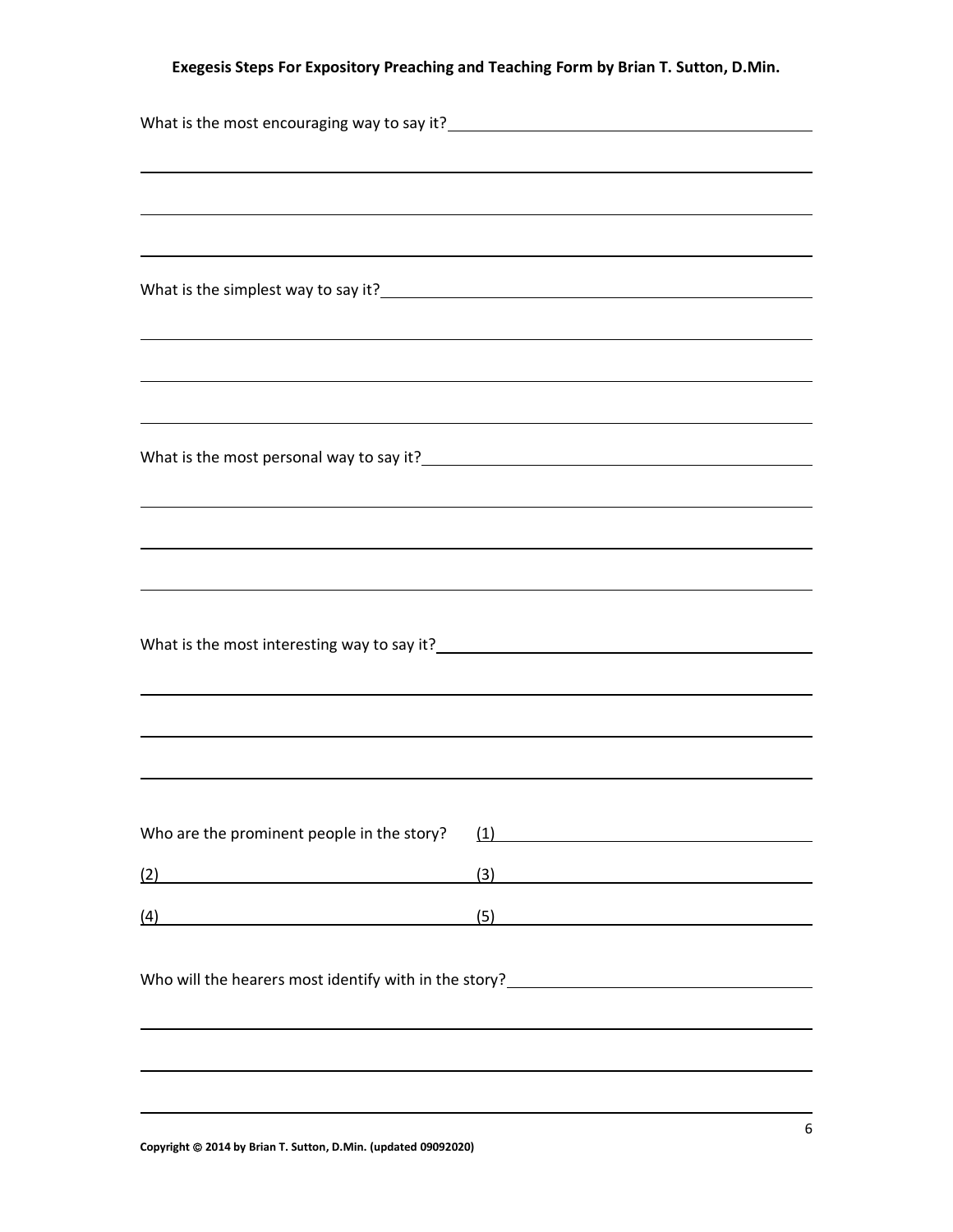| <u> 1989 - Johann John Stone, mensk politik (f. 1989)</u>                                                                                                                                                                              |  |  |
|----------------------------------------------------------------------------------------------------------------------------------------------------------------------------------------------------------------------------------------|--|--|
|                                                                                                                                                                                                                                        |  |  |
|                                                                                                                                                                                                                                        |  |  |
|                                                                                                                                                                                                                                        |  |  |
| <u> 1989 - Andrea Santana, amerikana amerikana amerikana amerikana amerikana amerikana amerikana amerikana amerika</u>                                                                                                                 |  |  |
| <u> 1989 - Johann Stoff, deutscher Stoffen und der Stoffen und der Stoffen und der Stoffen und der Stoffen und der</u>                                                                                                                 |  |  |
| What do I want them (hearers) to do?                                                                                                                                                                                                   |  |  |
| a.                                                                                                                                                                                                                                     |  |  |
| b.                                                                                                                                                                                                                                     |  |  |
| c.                                                                                                                                                                                                                                     |  |  |
| How will I invite them to come?<br><u> Letting and the community of the community of the community of the community of the community of the community of the community of the community of the community of the community of the c</u> |  |  |
| ,我们也不会有什么。""我们的人,我们也不会有什么?""我们的人,我们也不会有什么?""我们的人,我们也不会有什么?""我们的人,我们也不会有什么?""我们的人                                                                                                                                                       |  |  |
| <u> 1989 - Johann Barn, mars and deutscher Stadt and deutscher Stadt and deutscher Stadt and deutscher Stadt and</u>                                                                                                                   |  |  |
| How will God help them to succeed?<br><u> How will God help them to succeed?</u>                                                                                                                                                       |  |  |
|                                                                                                                                                                                                                                        |  |  |
| <u> 1989 - Andrea Santana, amerikana amerikana amerikana amerikana amerikana amerikana amerikana amerikana amerika</u>                                                                                                                 |  |  |
| ,我们也不会有什么。""我们的人,我们也不会有什么?""我们的人,我们也不会有什么?""我们的人,我们也不会有什么?""我们的人,我们也不会有什么?""我们的人                                                                                                                                                       |  |  |
| Write the conclusion first, with the central message in mind_____________________                                                                                                                                                      |  |  |
|                                                                                                                                                                                                                                        |  |  |
|                                                                                                                                                                                                                                        |  |  |
|                                                                                                                                                                                                                                        |  |  |
|                                                                                                                                                                                                                                        |  |  |
|                                                                                                                                                                                                                                        |  |  |
|                                                                                                                                                                                                                                        |  |  |
|                                                                                                                                                                                                                                        |  |  |
|                                                                                                                                                                                                                                        |  |  |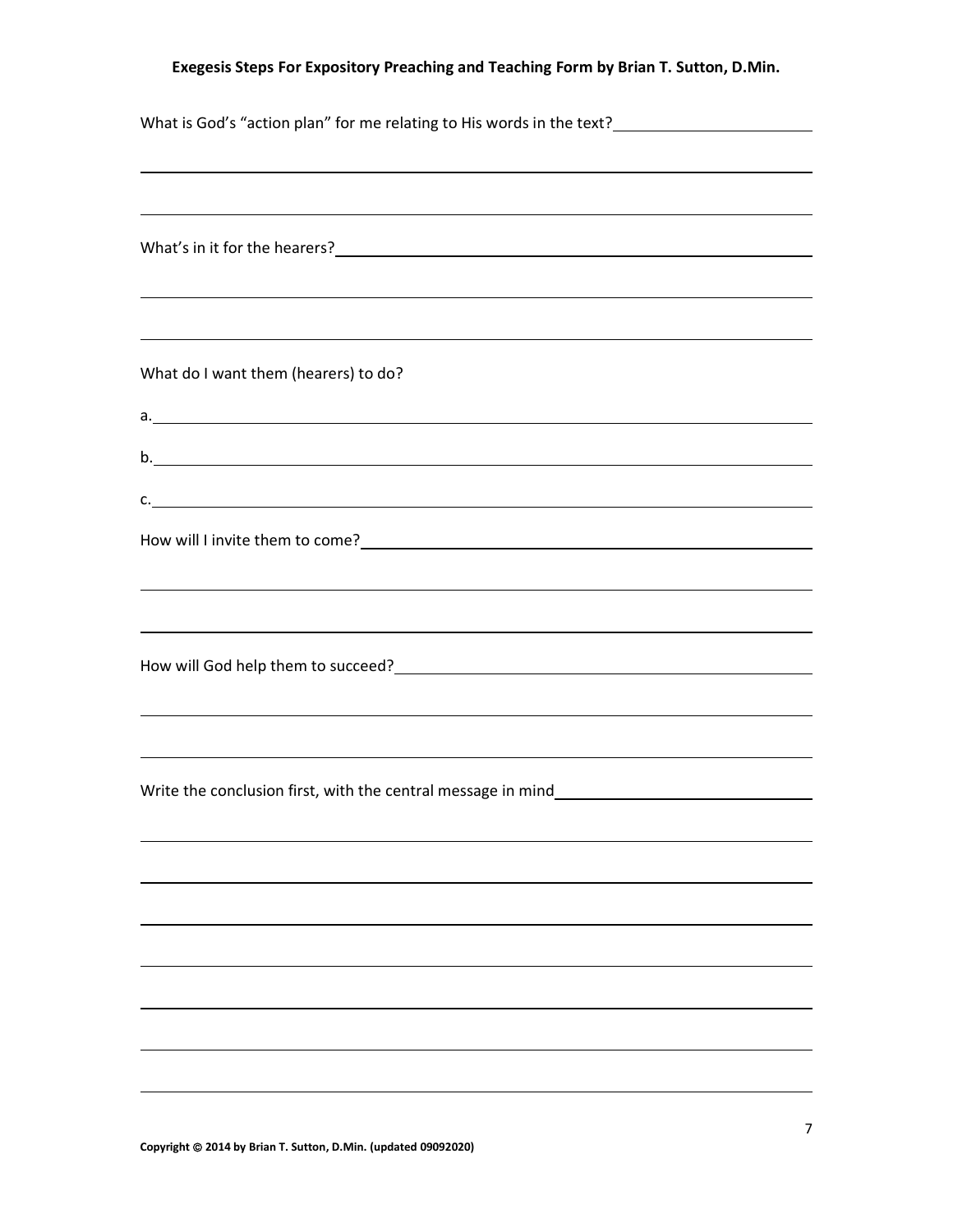**Write the central message in the box below and use the spider diagram to list as many observations as possible.**

**What is the Central Message of this passage?**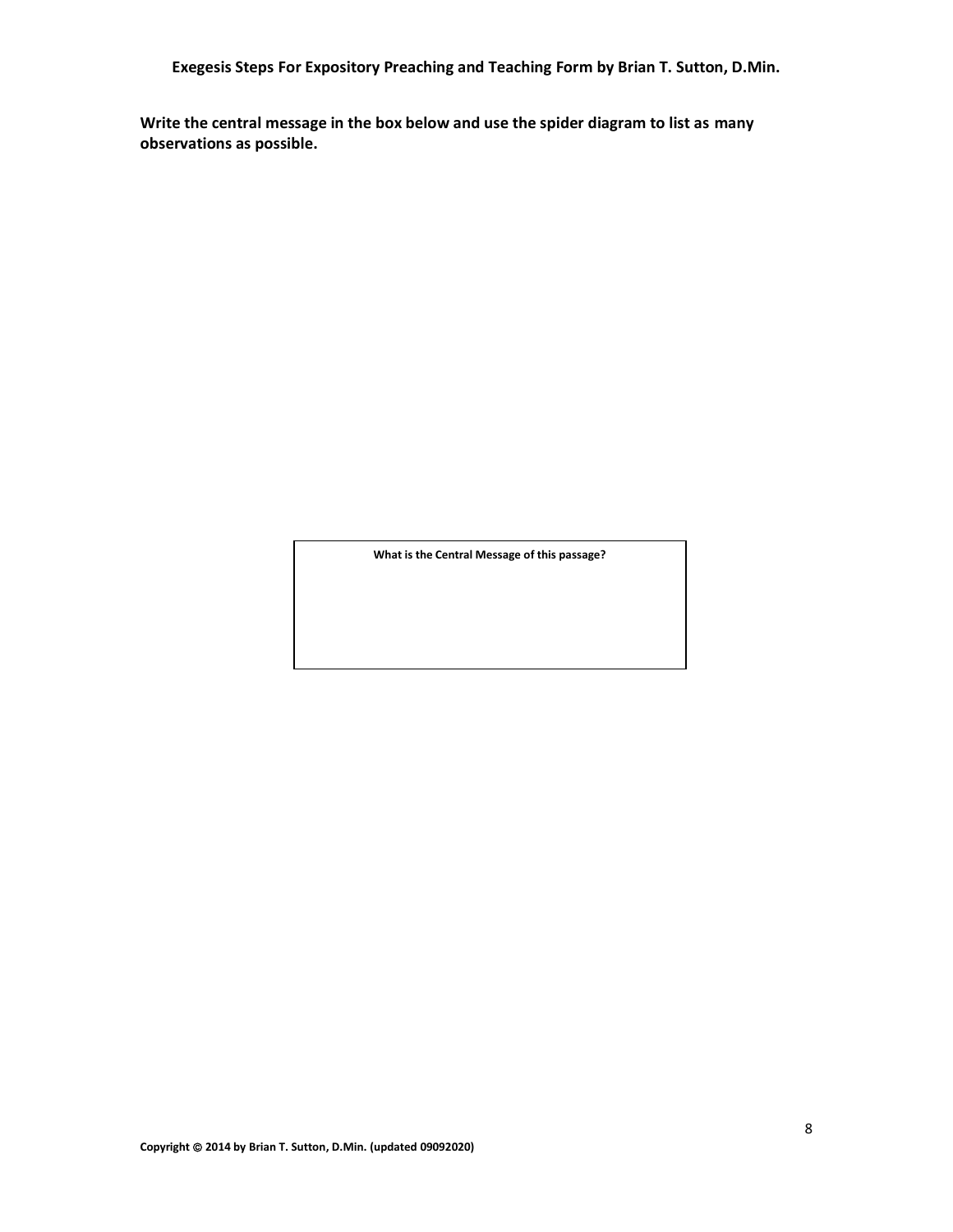**Categorize all of your observations from the preceding page and organize as major headings, and sub-headings (use complete sentences) :**

| Major Heading: 1990 Major Heading: 1990 Major Heading: 1990 Major Heading: 1990 Major Major Major Major Major                                                                                                                  |
|--------------------------------------------------------------------------------------------------------------------------------------------------------------------------------------------------------------------------------|
| Sub-Headings:                                                                                                                                                                                                                  |
|                                                                                                                                                                                                                                |
|                                                                                                                                                                                                                                |
| <u> 1989 - Johann Stoff, deutscher Stoff, der Stoff, der Stoff, der Stoff, der Stoff, der Stoff, der Stoff, der S</u>                                                                                                          |
|                                                                                                                                                                                                                                |
|                                                                                                                                                                                                                                |
|                                                                                                                                                                                                                                |
| Sub-Headings:                                                                                                                                                                                                                  |
|                                                                                                                                                                                                                                |
|                                                                                                                                                                                                                                |
|                                                                                                                                                                                                                                |
|                                                                                                                                                                                                                                |
|                                                                                                                                                                                                                                |
| Major Heading: 1990 Major Heading: 1990 Major Heading: 1990 Major Heading: 1990 Major Heading: 1990 Major Heading: 1990 Major Heading: 1990 Major Heading: 1990 Major Heading: 1990 Major Heading: 1990 Major Heading: 1990 Ma |
| Sub-Headings:                                                                                                                                                                                                                  |
| <u> 1989 - Johann Stoff, amerikansk politiker (d. 1989)</u>                                                                                                                                                                    |
| and the control of the control of the control of the control of the control of the control of the control of the                                                                                                               |
|                                                                                                                                                                                                                                |
|                                                                                                                                                                                                                                |
|                                                                                                                                                                                                                                |
| Major Heading: North Communication of the Communication of the Communication of the Communication of the Communication of the Communication of the Communication of the Communication of the Communication of the Communicatio |
| Sub-Headings:                                                                                                                                                                                                                  |
| <u> 1989 - Johann Stoff, deutscher Stoff, der Stoff, der Stoff, der Stoff, der Stoff, der Stoff, der Stoff, der S</u>                                                                                                          |
|                                                                                                                                                                                                                                |
|                                                                                                                                                                                                                                |
|                                                                                                                                                                                                                                |
| Major Heading: The Contract of the Contract of the Contract of the Contract of the Contract of the Contract of                                                                                                                 |
|                                                                                                                                                                                                                                |
| Sub-Headings:                                                                                                                                                                                                                  |
|                                                                                                                                                                                                                                |
|                                                                                                                                                                                                                                |
|                                                                                                                                                                                                                                |
|                                                                                                                                                                                                                                |